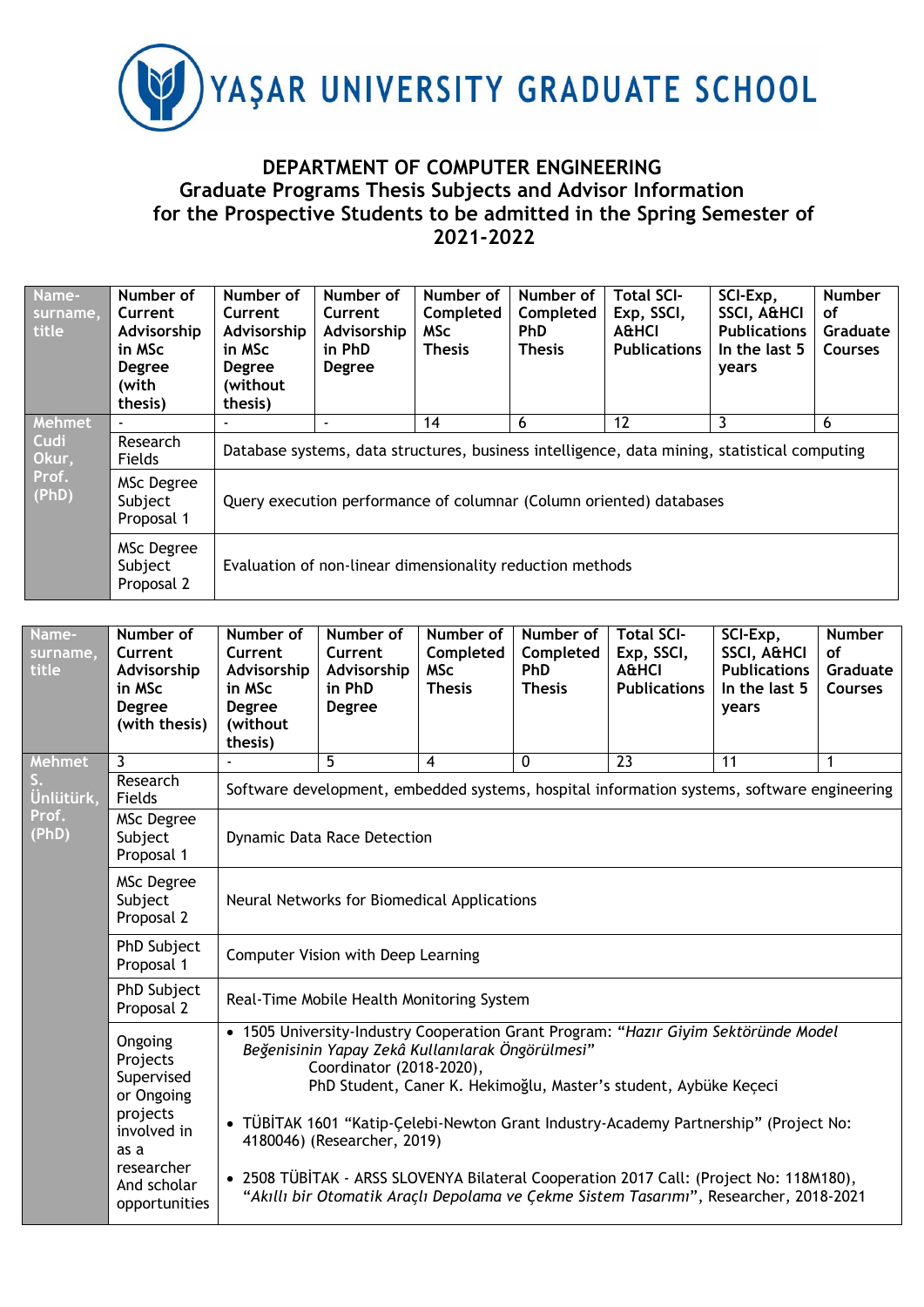| Name-<br>surname,<br>title              | Number of<br>Current<br>Advisorship<br>in MSc<br><b>Degree</b><br>(with<br>thesis) | Number of<br>Current<br>Advisorship<br>in MSc<br><b>Degree</b><br>(without<br>thesis) | Number of<br>Current<br>Advisorship<br>in PhD<br><b>Degree</b> | Number of<br>Completed<br><b>MSc</b><br><b>Thesis</b> | Number of<br>Completed<br><b>PhD</b><br><b>Thesis</b> | <b>Total SCI-</b><br>Exp, SSCI,<br><b>A&amp;HCI</b><br><b>Publications</b> | SCI-Exp,<br><b>SSCI, A&amp;HCI</b><br><b>Publications</b><br>In the last 5<br>years | <b>Number</b><br>οf<br>Graduate<br><b>Courses</b> |  |
|-----------------------------------------|------------------------------------------------------------------------------------|---------------------------------------------------------------------------------------|----------------------------------------------------------------|-------------------------------------------------------|-------------------------------------------------------|----------------------------------------------------------------------------|-------------------------------------------------------------------------------------|---------------------------------------------------|--|
| Mehmet                                  |                                                                                    |                                                                                       |                                                                | 29                                                    | 8                                                     | 29                                                                         | 13                                                                                  | $\mathbf{0}$                                      |  |
| <b>Ufuk</b><br>Çağlayan,<br>Prof. (PhD) | MSc/PhD<br>Degree<br>Subject<br>Proposal 1                                         |                                                                                       | Formal Specification and Verification of Security and Trust    |                                                       |                                                       |                                                                            |                                                                                     |                                                   |  |
|                                         | MSc/PhD<br>Degree<br>Subject<br>Proposal 2                                         |                                                                                       | Design with Security in Computer and Software Systems          |                                                       |                                                       |                                                                            |                                                                                     |                                                   |  |

| Name-<br>surname,<br>title             | Number of<br>Current<br>Advisorship<br>in MSc<br><b>Degree</b><br>(with thesis)                                                  | Number of<br>Current<br>Advisorship<br>in MSc<br><b>Degree</b><br>(without<br>thesis)                                            | Number of<br>Current<br>Advisorship<br>in PhD<br><b>Degree</b>                                                                                                                                                                                                                                                                                                                                                                                                                                                             | Number of<br>Completed<br><b>MSc</b><br><b>Thesis</b> | Number of<br>Completed<br><b>PhD</b><br><b>Thesis</b> | <b>Total SCI-</b><br>Exp, SSCI,<br><b>A&amp;HCI</b><br><b>Publications</b> | SCI-Exp,<br>SSCI, A&HCI<br><b>Publications</b><br>In the last 5<br>years | <b>Number</b><br>of<br>Graduate<br><b>Courses</b> |  |  |
|----------------------------------------|----------------------------------------------------------------------------------------------------------------------------------|----------------------------------------------------------------------------------------------------------------------------------|----------------------------------------------------------------------------------------------------------------------------------------------------------------------------------------------------------------------------------------------------------------------------------------------------------------------------------------------------------------------------------------------------------------------------------------------------------------------------------------------------------------------------|-------------------------------------------------------|-------------------------------------------------------|----------------------------------------------------------------------------|--------------------------------------------------------------------------|---------------------------------------------------|--|--|
| <b>Ahmet</b>                           | $\overline{2}$                                                                                                                   | 29<br>5<br>$\overline{2}$<br>0<br>1<br>$\mathbf{1}$<br>$\mathbf 1$                                                               |                                                                                                                                                                                                                                                                                                                                                                                                                                                                                                                            |                                                       |                                                       |                                                                            |                                                                          |                                                   |  |  |
| Koltuksuz,<br>Assoc.<br>Prof.<br>(PhD) | MSc Degree<br>Subject<br>Proposal 1                                                                                              | Secure and Efficient Matching of Biometric Signatures with Convolutional Neural Network<br>Algorithms of Artificial Intelligence |                                                                                                                                                                                                                                                                                                                                                                                                                                                                                                                            |                                                       |                                                       |                                                                            |                                                                          |                                                   |  |  |
|                                        | <b>MSc Degree</b><br>Subject<br>Proposal 2                                                                                       |                                                                                                                                  | Improved Security of Biometric Signature with Block Chain                                                                                                                                                                                                                                                                                                                                                                                                                                                                  |                                                       |                                                       |                                                                            |                                                                          |                                                   |  |  |
|                                        | PhD Subject<br>Proposal 1                                                                                                        | 3D Relativity Simulator with Augmented Reality                                                                                   |                                                                                                                                                                                                                                                                                                                                                                                                                                                                                                                            |                                                       |                                                       |                                                                            |                                                                          |                                                   |  |  |
|                                        | Ongoing<br>Projects<br>Supervised<br>or Ongoing<br>projects<br>involved in<br>as a<br>researcher<br>And scholar<br>opportunities |                                                                                                                                  | • 1 Scientific research Project is in preparation<br>The prototype that will emerge in the summer of 2020 as a result of the BAP project, will be<br>fully equipped and worked on for commercialization being transformed into a Master's study in<br>the 2020-2010 Fall semester. At this stage, the above-defined Master's subjects will be<br>included in the project studies, and financial support will be provided."<br>• 1 Tübitak 1005 project is in preparation. (2 PhD or 2 master's students will be employed.) |                                                       |                                                       |                                                                            |                                                                          |                                                   |  |  |

| Name-<br>surname,<br>title  | Number of<br>Current<br>Advisorship<br>in MSc<br><b>Degree</b><br>(with<br>thesis) | Number of<br>Current<br>Advisorship<br>in MSc<br><b>Degree</b><br>(without<br>thesis) | Number of<br>Current<br>Advisorship<br>in PhD<br><b>Degree</b>                                             | Number of<br>Completed<br><b>MSc</b><br><b>Thesis</b> | Number of<br>Completed<br><b>PhD</b><br><b>Thesis</b> | Total SCI-<br>Exp, SSCI,<br><b>A&amp;HCI</b><br><b>Publications</b> | SCI-Exp,<br><b>SSCI, A&amp;HCI</b><br><b>Publications</b><br>In the last 5<br>years     | <b>Number</b><br>0f<br>Graduate<br><b>Courses</b> |  |  |
|-----------------------------|------------------------------------------------------------------------------------|---------------------------------------------------------------------------------------|------------------------------------------------------------------------------------------------------------|-------------------------------------------------------|-------------------------------------------------------|---------------------------------------------------------------------|-----------------------------------------------------------------------------------------|---------------------------------------------------|--|--|
| <b>Murat</b>                |                                                                                    |                                                                                       | 0                                                                                                          | 4                                                     |                                                       | 15                                                                  |                                                                                         | 8                                                 |  |  |
| Komesli,<br>Assoc.<br>Prof. | MSc Degree<br>Subject<br>Proposal 1                                                |                                                                                       | Konum tabanlı sosyal ağlardan mekan-zamansal (Geo-temporal) veri bütünleştirmesi<br>uygulaması geliştirimi |                                                       |                                                       |                                                                     |                                                                                         |                                                   |  |  |
| (PhD)                       | MSc Degree<br>Subject<br>Proposal 2                                                | belirlenmesi                                                                          |                                                                                                            |                                                       |                                                       |                                                                     | Coğrafi Bilgi Sistemleri üzerinde Yapay Sinir Ağları kullanarak orman yangın yerlerinin |                                                   |  |  |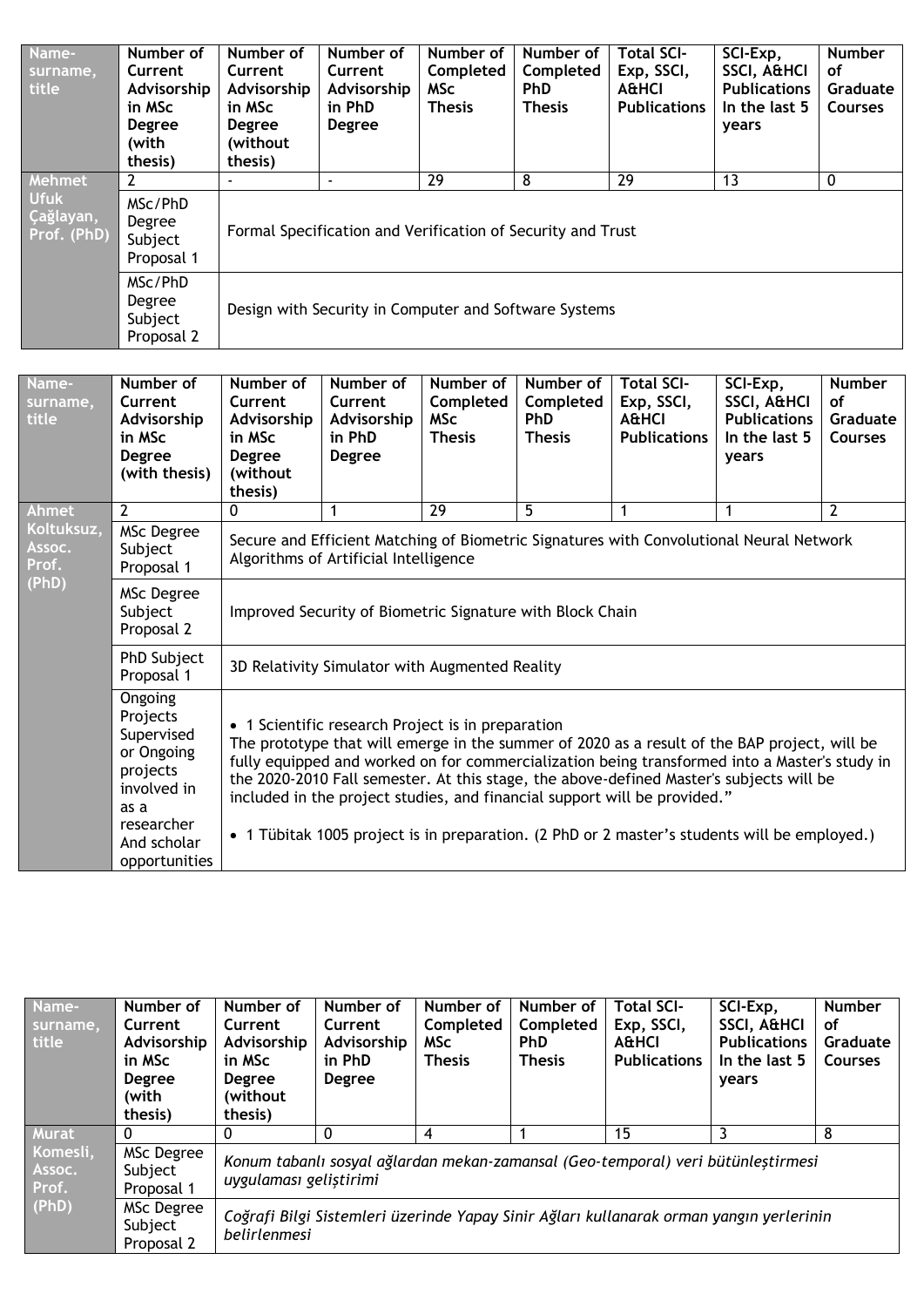| <b>PhD</b><br>Subject<br>Proposal 1 | Nesnelerin İnterneti üzerinde anlamsal birlikte çalışılabilirliğin gerçekleştirimi                                                                                                                                                                             |
|-------------------------------------|----------------------------------------------------------------------------------------------------------------------------------------------------------------------------------------------------------------------------------------------------------------|
| <b>PhD</b><br>Subject<br>Proposal 2 | "Kapalı mekan (AVM, hastane, müze,vb.) konumlandırma sistemi geliştirilmesi": Açık havada<br>GPS sinyalleri ile yapılan konumlandırma, kapalı mekanlarda çalışmadığından, farklı<br>teknolojiler (RFID, i-beacon, vb) kullanılarak konumlandırma yapılacaktır. |

| Name-<br>surname,<br>title | Number of<br>Current<br>Advisorship<br>in MSc<br><b>Degree</b><br>(with thesis)                                                  | Number of<br>Current<br>Advisorship<br>in MSc<br>Degree<br>(without<br>thesis) | Number of<br>Current<br>Advisorship<br>in PhD<br><b>Degree</b>                                                                               | Number of<br>Completed<br><b>MSc</b><br><b>Thesis</b> | Number of<br>Completed<br><b>PhD</b><br><b>Thesis</b> | <b>Total SCI-</b><br>Exp, SSCI,<br><b>A&amp;HCI</b><br><b>Publications</b> | SCI-Exp,<br>SSCI, A&HCI<br><b>Publications</b><br>In the last 5<br>years | <b>Number</b><br>of<br>Graduate<br><b>Courses</b> |  |  |  |
|----------------------------|----------------------------------------------------------------------------------------------------------------------------------|--------------------------------------------------------------------------------|----------------------------------------------------------------------------------------------------------------------------------------------|-------------------------------------------------------|-------------------------------------------------------|----------------------------------------------------------------------------|--------------------------------------------------------------------------|---------------------------------------------------|--|--|--|
| <b>Tuncay</b>              | 1                                                                                                                                | $\Omega$                                                                       | 3                                                                                                                                            | 7                                                     | $\mathcal{P}$                                         | 22                                                                         | 5.                                                                       | $\overline{2}$                                    |  |  |  |
| Ercan,<br>Assoc.Prof.      | Research<br>Fields                                                                                                               |                                                                                | Advanced network technologies, wireless Ad-hoc and sensor networks, network security,<br>network modeling and design, educational technology |                                                       |                                                       |                                                                            |                                                                          |                                                   |  |  |  |
| (PhD)                      | <b>MSc Degree</b><br>Subject<br>Proposal 1                                                                                       | Usage of Internet of Things in Manufacturing OR Supply Chain Management        |                                                                                                                                              |                                                       |                                                       |                                                                            |                                                                          |                                                   |  |  |  |
|                            | MSc Degree<br>Subject<br>Proposal 2                                                                                              | Information Processing and Collaboration in P2P networks                       |                                                                                                                                              |                                                       |                                                       |                                                                            |                                                                          |                                                   |  |  |  |
|                            | PhD Subject<br>Proposal 1                                                                                                        | Combination of Software Defined networking and Named Data Network              |                                                                                                                                              |                                                       |                                                       |                                                                            |                                                                          |                                                   |  |  |  |
|                            | PhD Subject<br>Proposal 2                                                                                                        | Development of an open-source, discrete-event based network simulator          |                                                                                                                                              |                                                       |                                                       |                                                                            |                                                                          |                                                   |  |  |  |
|                            | Ongoing<br>Projects<br>Supervised<br>or Ongoing<br>projects<br>involved in<br>as a<br>researcher<br>And scholar<br>opportunities |                                                                                | •TÜBİTAK 1001_(New Application)_Researcher: "Endüstriyel IoT için Entegre Akıllı Kontrol<br>Birimi Tasarımı ve Gerçeklemesi"                 |                                                       |                                                       |                                                                            |                                                                          |                                                   |  |  |  |

| Name-<br>surname,<br>title                        | Number of<br>Current<br>Advisorship<br>in MSc<br><b>Degree</b><br>(with thesis) | Number of<br>Current<br>Advisorship<br>in MSc<br><b>Degree</b><br>(without<br>thesis) | Number of<br>Current<br>Advisorship<br>in PhD<br><b>Degree</b> | Number of<br>Completed<br><b>MSc</b><br><b>Thesis</b> | Number of<br>Completed<br><b>PhD</b><br><b>Thesis</b> | <b>Total SCI-</b><br>Exp, SSCI,<br><b>A&amp;HCI</b><br><b>Publications</b>  | SCI-Exp,<br><b>SSCI, A&amp;HCI</b><br><b>Publications</b><br>In the last 5<br>years | <b>Number</b><br><b>of</b><br>Graduate<br><b>Courses</b> |  |  |  |  |
|---------------------------------------------------|---------------------------------------------------------------------------------|---------------------------------------------------------------------------------------|----------------------------------------------------------------|-------------------------------------------------------|-------------------------------------------------------|-----------------------------------------------------------------------------|-------------------------------------------------------------------------------------|----------------------------------------------------------|--|--|--|--|
| <b>Dindar</b><br>Öz,<br>Assist.<br>Prof.<br>(PhD) | $\mathbf 0$                                                                     | 0                                                                                     | 0<br>3<br>0<br>0<br>6<br>6                                     |                                                       |                                                       |                                                                             |                                                                                     |                                                          |  |  |  |  |
|                                                   | Research<br>Fields                                                              | Discrete optimizations, metaheuristic algorithms                                      |                                                                |                                                       |                                                       |                                                                             |                                                                                     |                                                          |  |  |  |  |
|                                                   | MSc Degree<br>Subject<br>Proposal 1                                             | Multiobjective Task Allocation Problem                                                |                                                                |                                                       |                                                       |                                                                             |                                                                                     |                                                          |  |  |  |  |
|                                                   | MSc Degree<br>Subject<br>Proposal 2                                             | Multiobjective Wireless Sensor Network Deployment Problem                             |                                                                |                                                       |                                                       |                                                                             |                                                                                     |                                                          |  |  |  |  |
|                                                   | PhD Subject<br>Proposal 1                                                       |                                                                                       |                                                                |                                                       |                                                       | Hybridization of the state of the art metaheuristic optimization algorithms |                                                                                     |                                                          |  |  |  |  |
|                                                   | PhD Subject<br>Proposal 2                                                       |                                                                                       | Path planing under domain related special constraints          |                                                       |                                                       |                                                                             |                                                                                     |                                                          |  |  |  |  |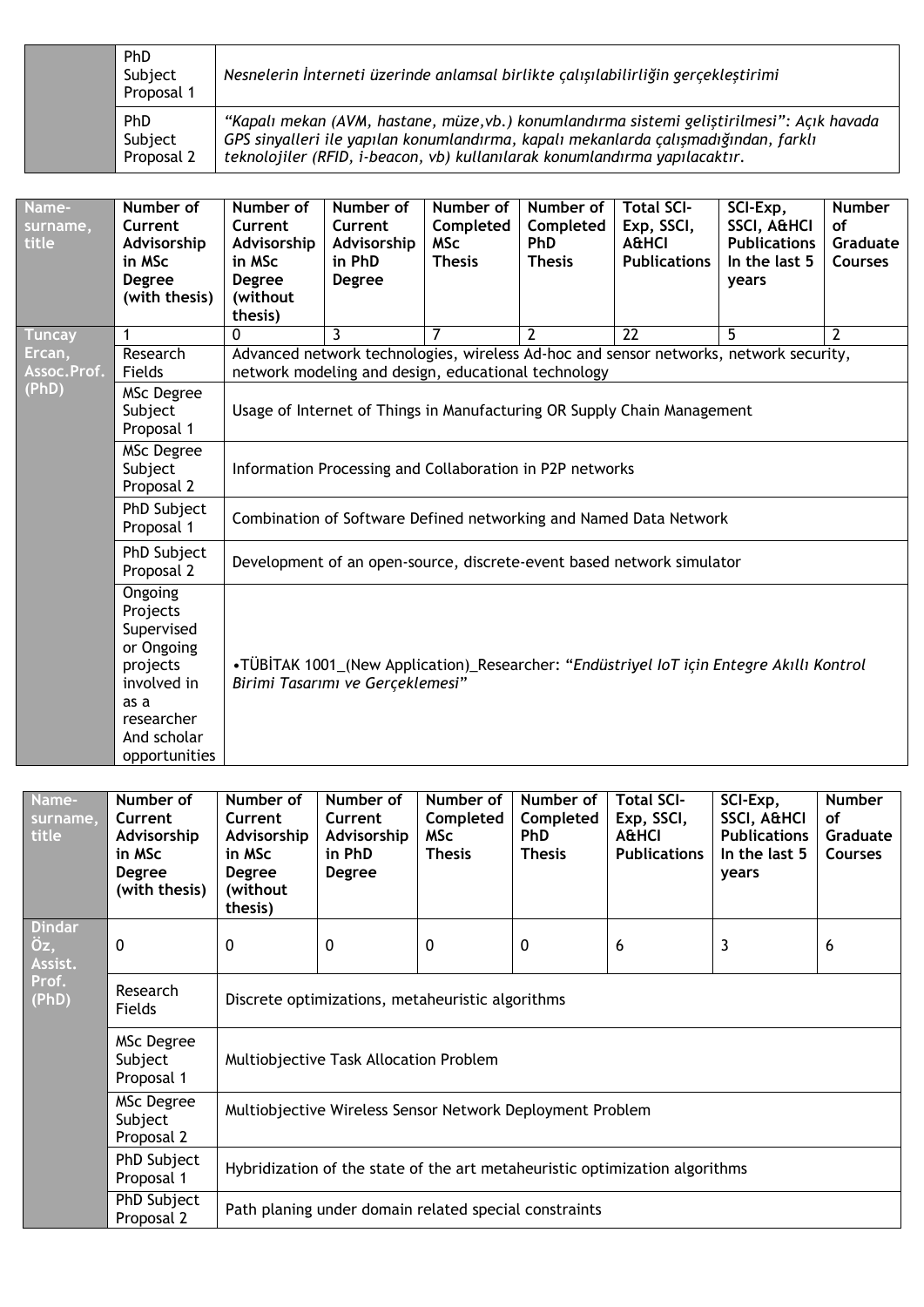| Ongoing<br>Projects<br>Supervised<br>or Ongoing<br>Scientific Research Project 071: "Çok amaçlı görev dağıtım problemi için evrimsel |          |                                                                                                 |
|--------------------------------------------------------------------------------------------------------------------------------------|----------|-------------------------------------------------------------------------------------------------|
| involved in<br>assistant)<br>as a<br>researcher<br>And scholar<br>opportunities                                                      | projects | algoritmaların paralelleştirilmesi" (1 undergraduate student is employed as a part time project |

| Name-<br>surname,<br>title                            | Number of<br>Current<br>Advisorship<br>in MSc<br>Degree<br>(with thesis)                                                         | Number of<br>Current<br>Advisorship<br>in MSc<br>Degree<br>(without<br>thesis)                                                                                                                                                                                                                                                                           | Number of<br>Current<br>Advisorship<br>in PhD<br><b>Degree</b> | Number of<br>Completed<br><b>MSc</b><br><b>Thesis</b> | Number of<br>Completed<br><b>PhD</b><br><b>Thesis</b> | <b>Total SCI-</b><br>Exp, SSCI,<br><b>A&amp;HCI</b><br><b>Publications</b> | SCI-Exp,<br><b>SSCI, A&amp;HCI</b><br><b>Publications</b><br>In the last 5<br>years | <b>Number</b><br><b>of</b><br>Graduate<br><b>Courses</b> |  |  |
|-------------------------------------------------------|----------------------------------------------------------------------------------------------------------------------------------|----------------------------------------------------------------------------------------------------------------------------------------------------------------------------------------------------------------------------------------------------------------------------------------------------------------------------------------------------------|----------------------------------------------------------------|-------------------------------------------------------|-------------------------------------------------------|----------------------------------------------------------------------------|-------------------------------------------------------------------------------------|----------------------------------------------------------|--|--|
| <b>Hüseyin</b><br>Hışıl,<br>Assist.<br>Prof.<br>(PhD) | 4<br>MSc Degree<br>Subject<br>Proposal 1                                                                                         | $\mathbf{0}$                                                                                                                                                                                                                                                                                                                                             | 0<br>Efficient Implementation of Post-quantum Cryptography     | 5                                                     | 0                                                     | 5                                                                          | 3                                                                                   | 6                                                        |  |  |
|                                                       | MSc Degree<br>Subject<br>Proposal 2                                                                                              | <b>Multi-Key Encrption Techniques</b>                                                                                                                                                                                                                                                                                                                    |                                                                |                                                       |                                                       |                                                                            |                                                                                     |                                                          |  |  |
|                                                       | PhD Subject<br>Proposal 1                                                                                                        | Isogeny Based Cryptography                                                                                                                                                                                                                                                                                                                               |                                                                |                                                       |                                                       |                                                                            |                                                                                     |                                                          |  |  |
|                                                       | Ongoing<br>Projects<br>Supervised<br>or Ongoing<br>projects<br>involved in<br>as a<br>researcher<br>And scholar<br>opportunities | TÜBİTAK-3001 (No: 117E558): "Çok Basamaklı Tamsayılar İçin Hızlandırılmış Modüler Ters<br>Alma Algoritmasi". (1 master's student is employed in the project as a scholar).<br>BAP-57, "Yeni Intel İşlemci Komutu MULX'in Kriptografik Uygulamalarda Kullanımı"<br>(2 undergraduate students received scholarships. The project is in the closing phase.) |                                                                |                                                       |                                                       |                                                                            |                                                                                     |                                                          |  |  |

| Name-<br>surname,<br>title              | Number of<br>Current<br>Advisorship<br>in MSc<br><b>Degree</b><br>(with<br>thesis) | Number of<br>Current<br>Advisorship<br>in MSc<br><b>Degree</b><br>(without<br>thesis) | Number of<br><b>Current</b><br>Advisorship<br>in PhD<br><b>Degree</b> | Number of<br>Completed<br><b>MSc</b><br><b>Thesis</b> | Number of<br>Completed<br><b>PhD</b><br><b>Thesis</b> | <b>Total SCI-</b><br>Exp, SSCI,<br><b>A&amp;HCI</b><br><b>Publications</b> | SCI-Exp,<br><b>SSCI, A&amp;HCI</b><br><b>Publications</b><br>In the last 5<br>years | <b>Number</b><br>οf<br>Graduate<br><b>Courses</b> |  |  |
|-----------------------------------------|------------------------------------------------------------------------------------|---------------------------------------------------------------------------------------|-----------------------------------------------------------------------|-------------------------------------------------------|-------------------------------------------------------|----------------------------------------------------------------------------|-------------------------------------------------------------------------------------|---------------------------------------------------|--|--|
| Korhan                                  | 2                                                                                  | 0                                                                                     | 4                                                                     | 6                                                     | 3                                                     | 10                                                                         | 3                                                                                   | 2                                                 |  |  |
| Karabulut,<br>Assist.<br>Prof.<br>(PhD) | Research<br>Fields                                                                 | Discrete optimization, artificial intelligence                                        |                                                                       |                                                       |                                                       |                                                                            |                                                                                     |                                                   |  |  |
|                                         | MSc Degree<br>Subject<br>Proposal 1                                                | Evolutionary Neural Networks for Time Series Forecasting                              |                                                                       |                                                       |                                                       |                                                                            |                                                                                     |                                                   |  |  |
|                                         | MSc Degree<br>Subject<br>Proposal 2                                                | Multiobjective Feature Selection                                                      |                                                                       |                                                       |                                                       |                                                                            |                                                                                     |                                                   |  |  |
|                                         | PhD Subject<br>Proposal 1                                                          |                                                                                       | Evolutionary Algorithms for Reinforcement Learning                    |                                                       |                                                       |                                                                            |                                                                                     |                                                   |  |  |
|                                         | PhD Subject<br>Proposal 2                                                          |                                                                                       | Evolving Deep Neural Networks                                         |                                                       |                                                       |                                                                            |                                                                                     |                                                   |  |  |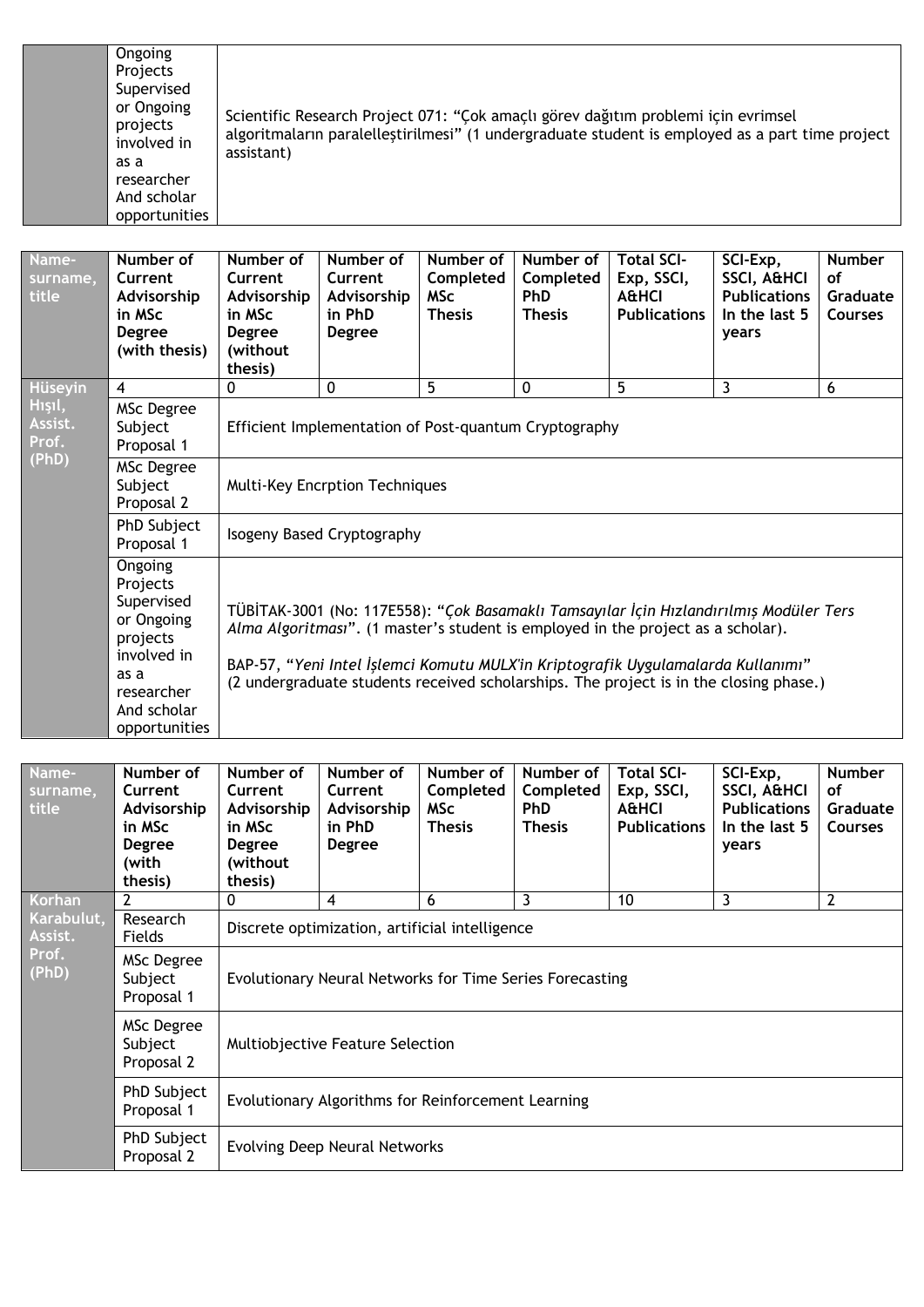| Name-<br>surname,<br>title | Number of<br>Current<br>Advisorshi<br>p in MSc<br>Degree<br>(with<br>thesis)                                                         | Number of<br>Current<br>Advisorship<br>in MSc<br>Degree<br>(without<br>thesis)                                                                                                                               | Number of<br>Current<br>Advisorship<br>in PhD<br>Degree | Number of<br>Completed<br><b>MSc</b><br><b>Thesis</b> | Number of<br>Completed<br><b>PhD</b><br><b>Thesis</b> | <b>Total SCI-</b><br>Exp, SSCI,<br><b>A&amp;HCI</b><br><b>Publications</b> | SCI-Exp,<br>SSCI, A&HCI<br><b>Publications</b><br>In the last 5<br>years | <b>Number</b><br>οf<br>Graduate<br><b>Courses</b> |  |  |
|----------------------------|--------------------------------------------------------------------------------------------------------------------------------------|--------------------------------------------------------------------------------------------------------------------------------------------------------------------------------------------------------------|---------------------------------------------------------|-------------------------------------------------------|-------------------------------------------------------|----------------------------------------------------------------------------|--------------------------------------------------------------------------|---------------------------------------------------|--|--|
| Mutlu                      | 4                                                                                                                                    |                                                                                                                                                                                                              | ä,                                                      | ä,                                                    | ÷,                                                    | $\overline{7}$                                                             | $\overline{3}$                                                           | $\overline{2}$                                    |  |  |
| Beyazit,<br>Assist.        | Research<br>Fields                                                                                                                   |                                                                                                                                                                                                              | Model-based testing, computer security                  |                                                       |                                                       |                                                                            |                                                                          |                                                   |  |  |
| Prof. (PhD)                | MSc Degree<br>Subject<br>Proposal 1                                                                                                  | Effects of Test Set Optimization/Redundancy on Testing Costs                                                                                                                                                 |                                                         |                                                       |                                                       |                                                                            |                                                                          |                                                   |  |  |
|                            | MSc Degree<br>Subject<br>Proposal 2                                                                                                  | <b>Test Generation from Partial Models</b>                                                                                                                                                                   |                                                         |                                                       |                                                       |                                                                            |                                                                          |                                                   |  |  |
|                            | PhD<br>Subject<br>Proposal 1                                                                                                         | <b>Test Prioritization Strategies</b>                                                                                                                                                                        |                                                         |                                                       |                                                       |                                                                            |                                                                          |                                                   |  |  |
|                            | PhD<br>Subject<br>Proposal 2                                                                                                         | <b>Investigation of Test Set Characteristics</b>                                                                                                                                                             |                                                         |                                                       |                                                       |                                                                            |                                                                          |                                                   |  |  |
|                            | Ongoing<br>Projects<br>Supervised<br>or Ongoing<br>projects<br>involved in<br>as a<br>researcher<br>And scholar<br>opportuniti<br>es | "Çevik Yazılım Ürün Hatları için Olay Sıra Çizge Tabanlı Test Üretim Yöntemi Geliştirilmesi"<br>(TÜBİTAK Project - ARDEB 1001), Researcher. (1 Master's student is employed in the project as<br>a scholar.) |                                                         |                                                       |                                                       |                                                                            |                                                                          |                                                   |  |  |

| Name-<br>surname,<br>title                        | Number of<br>Current<br>Advisorship<br>in MSc<br><b>Degree</b><br>(with<br>thesis) | Number of<br>Current<br>Advisorship<br>in MSc<br>Degree<br>(without<br>thesis) | Number of<br><b>Current</b><br>Advisorship<br>in PhD<br><b>Degree</b> | Number of<br>Completed<br>MSc<br><b>Thesis</b> | Number of<br>Completed<br><b>PhD</b><br><b>Thesis</b> | <b>Total SCI-</b><br>Exp, SSCI,<br><b>A&amp;HCI</b><br><b>Publications</b> | SCI-Exp,<br>SSCI, A&HCI<br><b>Publications</b><br>In the last 5<br>years | <b>Number</b><br><b>of</b><br>Graduate<br><b>Courses</b> |  |
|---------------------------------------------------|------------------------------------------------------------------------------------|--------------------------------------------------------------------------------|-----------------------------------------------------------------------|------------------------------------------------|-------------------------------------------------------|----------------------------------------------------------------------------|--------------------------------------------------------------------------|----------------------------------------------------------|--|
|                                                   |                                                                                    |                                                                                |                                                                       | $\overline{2}$                                 |                                                       | $\overline{2}$                                                             | $\overline{2}$                                                           | 0                                                        |  |
| <b>Umut</b><br>Avci,<br>Assist.<br>Prof.<br>(PhD) | Research<br><b>Fields</b>                                                          | Machine learning, pattern recognition, information retrieval                   |                                                                       |                                                |                                                       |                                                                            |                                                                          |                                                          |  |
|                                                   | MSc Degree<br>Subject<br>Proposal 1                                                | Feature engineering for emotion recognition from speech                        |                                                                       |                                                |                                                       |                                                                            |                                                                          |                                                          |  |
|                                                   | MSc Degree<br>Subject<br>Proposal 2                                                | Modeling team dynamics during multiparty collaboration                         |                                                                       |                                                |                                                       |                                                                            |                                                                          |                                                          |  |
|                                                   | <b>PhD</b><br>Subject<br>Proposal 1                                                | Improving human-computer interaction with virtual agents                       |                                                                       |                                                |                                                       |                                                                            |                                                                          |                                                          |  |

| Name-<br>surname,<br>title | Number of<br>Current<br>Advisorship<br>in MSc<br><b>Degree</b><br>(with<br>thesis) | Number of<br>Current<br>Advisorship<br>in MSc<br><b>Degree</b><br>(without)<br>thesis) | Number of<br>Current<br>Advisorship<br>in PhD<br><b>Degree</b> | Number of<br>Completed<br><b>MSc</b><br><b>Thesis</b> | Number of<br>Completed<br><b>PhD</b><br><b>Thesis</b> | <b>Total SCI-</b><br>Exp, SSCI,<br>A&HCI<br><b>Publications</b> | SCI-Exp,<br><b>SSCI, A&amp;HCI</b><br><b>Publications</b><br>In the last 5<br>years | <b>Number</b><br>οf<br>Graduate<br>Courses |
|----------------------------|------------------------------------------------------------------------------------|----------------------------------------------------------------------------------------|----------------------------------------------------------------|-------------------------------------------------------|-------------------------------------------------------|-----------------------------------------------------------------|-------------------------------------------------------------------------------------|--------------------------------------------|
| Uras Tos,                  | - 0                                                                                |                                                                                        |                                                                |                                                       |                                                       |                                                                 |                                                                                     |                                            |
| Assist.                    | Research<br>Fields                                                                 | Cloud computing, large-scale data management systems, data replication, data science   |                                                                |                                                       |                                                       |                                                                 |                                                                                     |                                            |